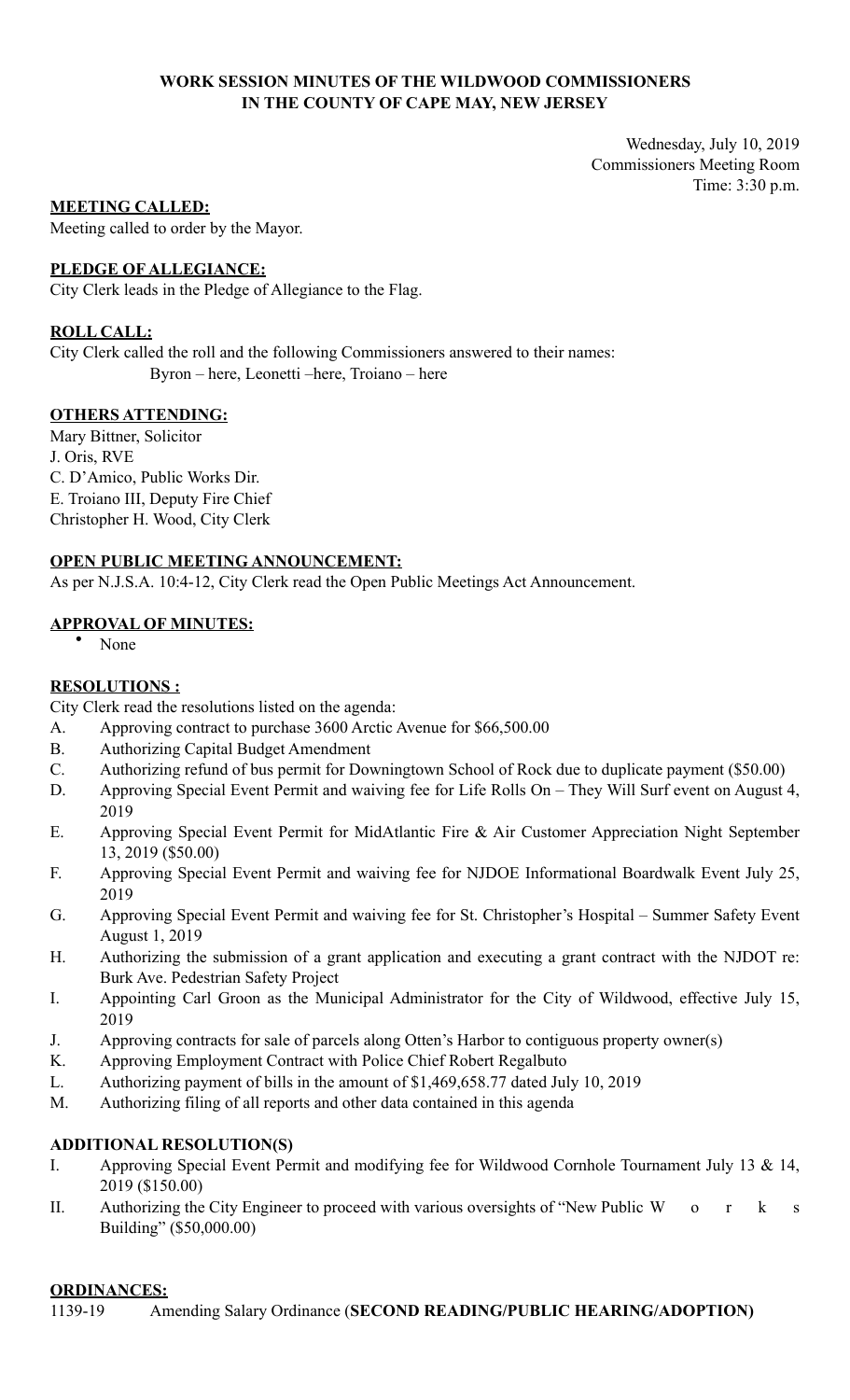# 1140-19 Establishing an Electric Aggregation Program in the City of Wildwood **(SECOND READING/PUBLIC HEARING/ADOPTION)**

- 1141-19 Bond Ordinance 2019 General Capital Improvements **(INTRODUCTION/FIRST READING)**
- 1142-19 Bond Ordinance 2019 NJIB Sewer Utility **(INTRODUCTION/FIRST READING)**
- 1143-19 Approving purchase of 3600 Arctic Avenue, aka Block 170, Lot 9.03, for \$66,500.00 **(INTRODUCTION/FIRST READING)**
- 1144-19 Ordinance 2019 NJIB Gen Cap **(INTRODUCTION/FIRST READING)**
- 1145-19 Bond Ordinance 2019 Sewer Utility **Improvements (INTRODUCTION/FIRST READING)**
- 1146-19 Bond Ordinance 2019 Water Utility Improvements **(INTRODUCTION/FIRST READING)**
- 1147-19 Bond Ordinance 2019 NJIB Water Utility **(INTRODUCTION/FIRST READING)**
- 1148-19 Capital Ordinance, Water Utility \$500,000.00 **(INTRODUCTION/FIRST READING)**

The Mayor explained the value and significance of the various Bond Ordinances.

# **COMMUNICIATIONS:**

#### **APPLICANTS:**

#### **NEW BUSINESS:**

- Loan for new firehouse The Mayor explained the situation. The City can hold the 30-yr loan in and still not make a decision. The term of the loan can be negotiated. Comm. Byron said as long as the City's not committing to the project he's ok with it.
- The Mayor talked about eliminating plastic "single use" bags used by many of the businesses in the area. He said lots of towns are doing it and/or are and looking into it, and some businesses in Wildwood are already doing it. Comm. Byron said he's not against it, but more research needs to be done.

#### **REPORTS:**

• Engineer's Report – On file in the Engineer's Office.

**ADJOURNED:** There being no further business to be discussed, this Work Session was adjourned at 3:58 p.m. Remarks as typed highlighted not verbatim as to subject matter. MOTION: Byron SECONDED: Leonetti ROLL CALL: Byron – Yes, Leonetti – Yes, Troiano – Yes

PETER BYRON, COMMISSIONER

 $\mathcal{L}_\mathcal{L} = \mathcal{L}_\mathcal{L} = \mathcal{L}_\mathcal{L} = \mathcal{L}_\mathcal{L} = \mathcal{L}_\mathcal{L} = \mathcal{L}_\mathcal{L} = \mathcal{L}_\mathcal{L} = \mathcal{L}_\mathcal{L} = \mathcal{L}_\mathcal{L} = \mathcal{L}_\mathcal{L} = \mathcal{L}_\mathcal{L} = \mathcal{L}_\mathcal{L} = \mathcal{L}_\mathcal{L} = \mathcal{L}_\mathcal{L} = \mathcal{L}_\mathcal{L} = \mathcal{L}_\mathcal{L} = \mathcal{L}_\mathcal{L}$ 

 $\mathcal{L}_\mathcal{L} = \mathcal{L}_\mathcal{L} = \mathcal{L}_\mathcal{L} = \mathcal{L}_\mathcal{L} = \mathcal{L}_\mathcal{L} = \mathcal{L}_\mathcal{L} = \mathcal{L}_\mathcal{L} = \mathcal{L}_\mathcal{L} = \mathcal{L}_\mathcal{L} = \mathcal{L}_\mathcal{L} = \mathcal{L}_\mathcal{L} = \mathcal{L}_\mathcal{L} = \mathcal{L}_\mathcal{L} = \mathcal{L}_\mathcal{L} = \mathcal{L}_\mathcal{L} = \mathcal{L}_\mathcal{L} = \mathcal{L}_\mathcal{L}$ 

 $\mathcal{L}_\mathcal{L} = \mathcal{L}_\mathcal{L} = \mathcal{L}_\mathcal{L} = \mathcal{L}_\mathcal{L} = \mathcal{L}_\mathcal{L} = \mathcal{L}_\mathcal{L} = \mathcal{L}_\mathcal{L} = \mathcal{L}_\mathcal{L} = \mathcal{L}_\mathcal{L} = \mathcal{L}_\mathcal{L} = \mathcal{L}_\mathcal{L} = \mathcal{L}_\mathcal{L} = \mathcal{L}_\mathcal{L} = \mathcal{L}_\mathcal{L} = \mathcal{L}_\mathcal{L} = \mathcal{L}_\mathcal{L} = \mathcal{L}_\mathcal{L}$ 

ANTHONY LEONETTI, COMMISSIONER

ERNEST TROIANO, JR., MAYOR

ATTEST:

CHRISTOPHER H. WOOD, CITY CLERK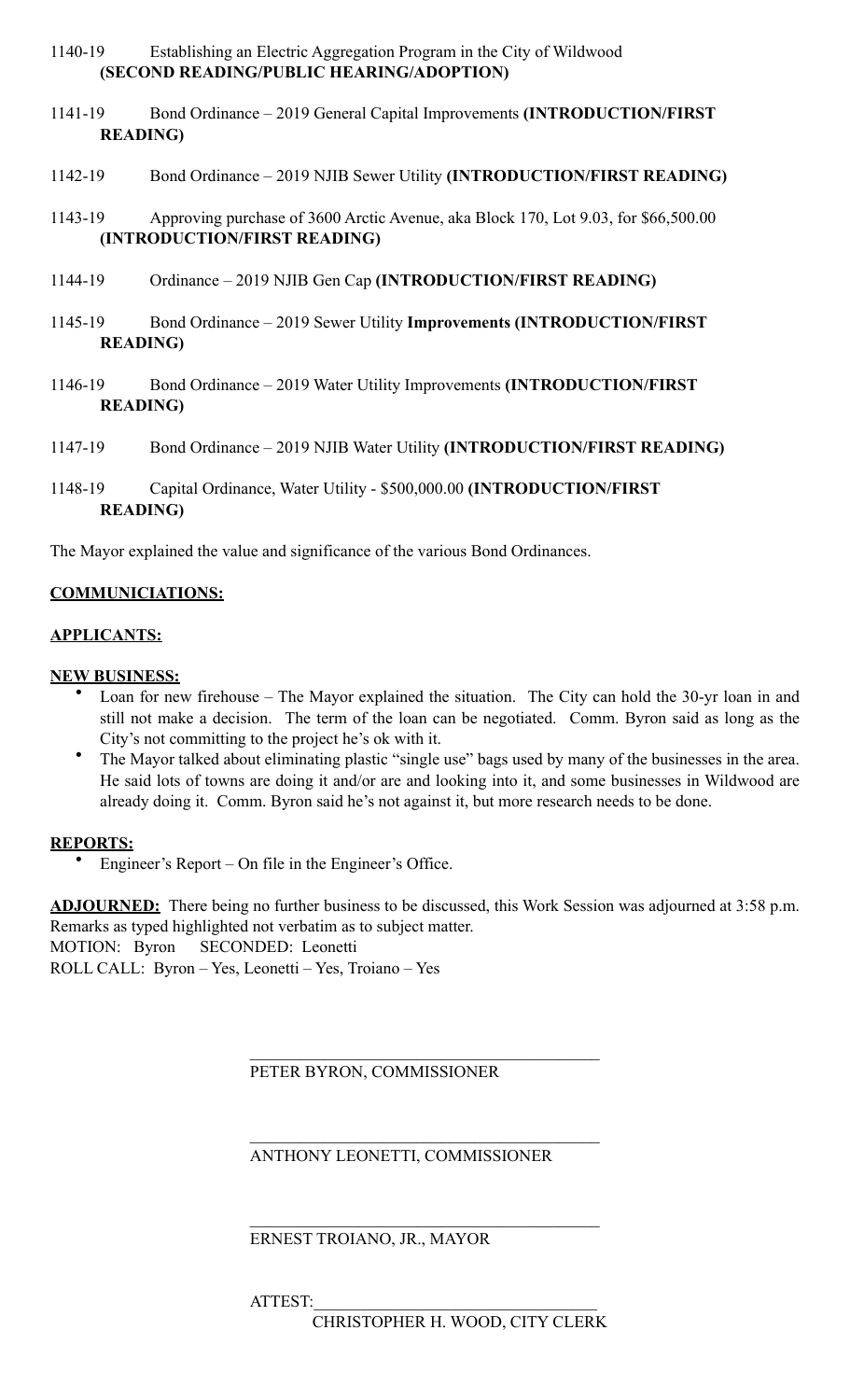# DATE MINUTES APPROVED: July 24, 2019 CHRISTOPHER H. WOOD, CITY CLERK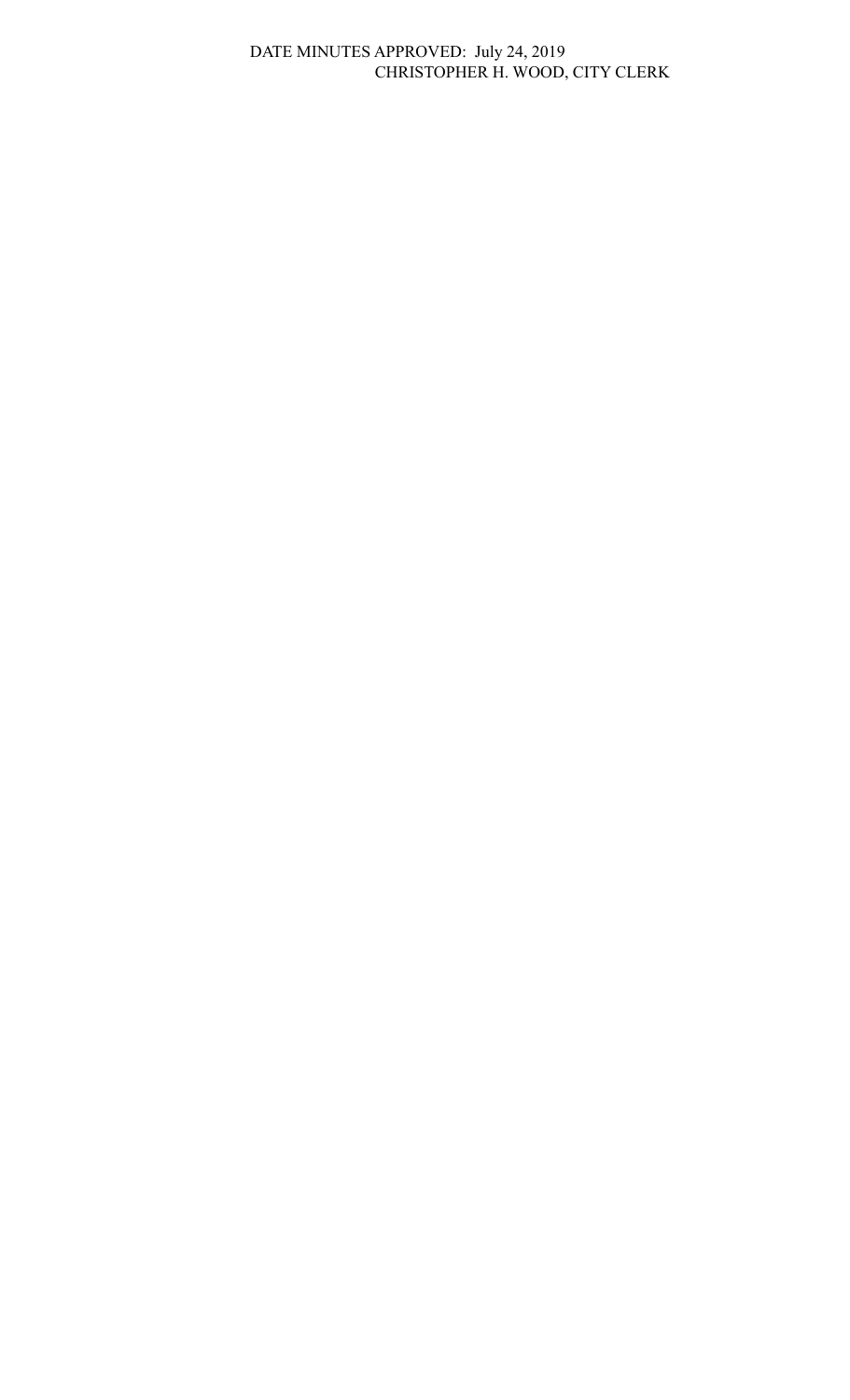# **REGULAR COMMISSION MINUTES OF THE WILDWOOD COMMISSIONERS IN THE COUNTY OF CAPE MAY, NEW JERSEY**

Wednesday, July 10, 2019 Commissioner's Meeting Room Time: 3:59 p.m.

#### **MEETING CALLED**

Meeting called to order by the Mayor.

#### **PLEDGE OF ALLEGIANCE**

City Clerk leads in the Pledge of Allegiance to the Flag.

### **ROLL CALL**

City Clerk called the roll and the following Commissioners answered to their names: Byron – here, Leonetti – here, Troiano - here

# **OTHERS ATTENDING**

Mary Bittner, Solicitor J. Oris, RVE C. D'Amico, Public Works Dir. E. Troiano III, Deputy Fire Chief Christopher H. Wood, City Clerk

# **OPEN PUBLIC MEETING ANNOUNCEMENT**

As per N.J.S.A. 10:4-12, City Clerk read the Open Public Meetings Act Announcement.

# **EARLY PUBLIC COMMENT:**

• None

# **APPROVAL OF MINUTES:**

• None

**RESOLUTIONS**: City Clerk read the resolutions listed on the agenda.

- 230-7-19 Approving contract to purchase 3600 Arctic Avenue for \$66,500.00
- 231-7-19 Authorizing Capital Budget Amendment
- 232-7-19 Authorizing refund of bus permit for Downingtown School of Rock due to duplicate payment (\$50.00)
- 233-7-19 Approving Special Event Permit and waiving fee for Life Rolls On They Will Surf event on August 4, 2019
- 234-7-19 Approving Special Event Permit for MidAtlantic Fire & Air Customer Appreciation Night September 13, 2019 (\$50.00)
- 235-7-19 Approving Special Event Permit and waiving fee for NJDOE Informational Boardwalk Event July 25, 2019
- 236-7-19 Approving Special Event Permit and waiving fee for St. Christopher's Hospital Summer Safety Event August 1, 2019
- 237-7-19 Authorizing the submission of a grant application and executing a grant contract with the NJDOT re: Burk Ave. Pedestrian Safety Project
- 238-7-19 Appointing Carl Groon as the Municipal Administrator for the City of Wildwood, effective July 15, 2019
- 239-7-19 Approving contracts for sale of parcels along Otten's Harbor to contiguous property owner(s)
- 240-7-19 Approving Employment Contract with Police Chief Robert Regalbuto
- 241-7-19 Authorizing payment of bills in the amount of \$1,469,658.77 dated July 10, 2019
- 242-7-19 Authorizing filing of all reports and other data contained in this agenda
- 243-7-19 Approving Special Event Permit and modifying fee for Wildwood Cornhole Tournament July 13 & 14, 2019 (\$150.00)
- 244-7-219 Authorizing the City Engineer to proceed with various oversights of "New Public Works Building" (\$50,000.00)

MOTION: Leonetti SECOND: Byron ROLL CALL: Byron – Yes, Leonetti – Yes, Troiano – Yes

#### **ORDINANCES:**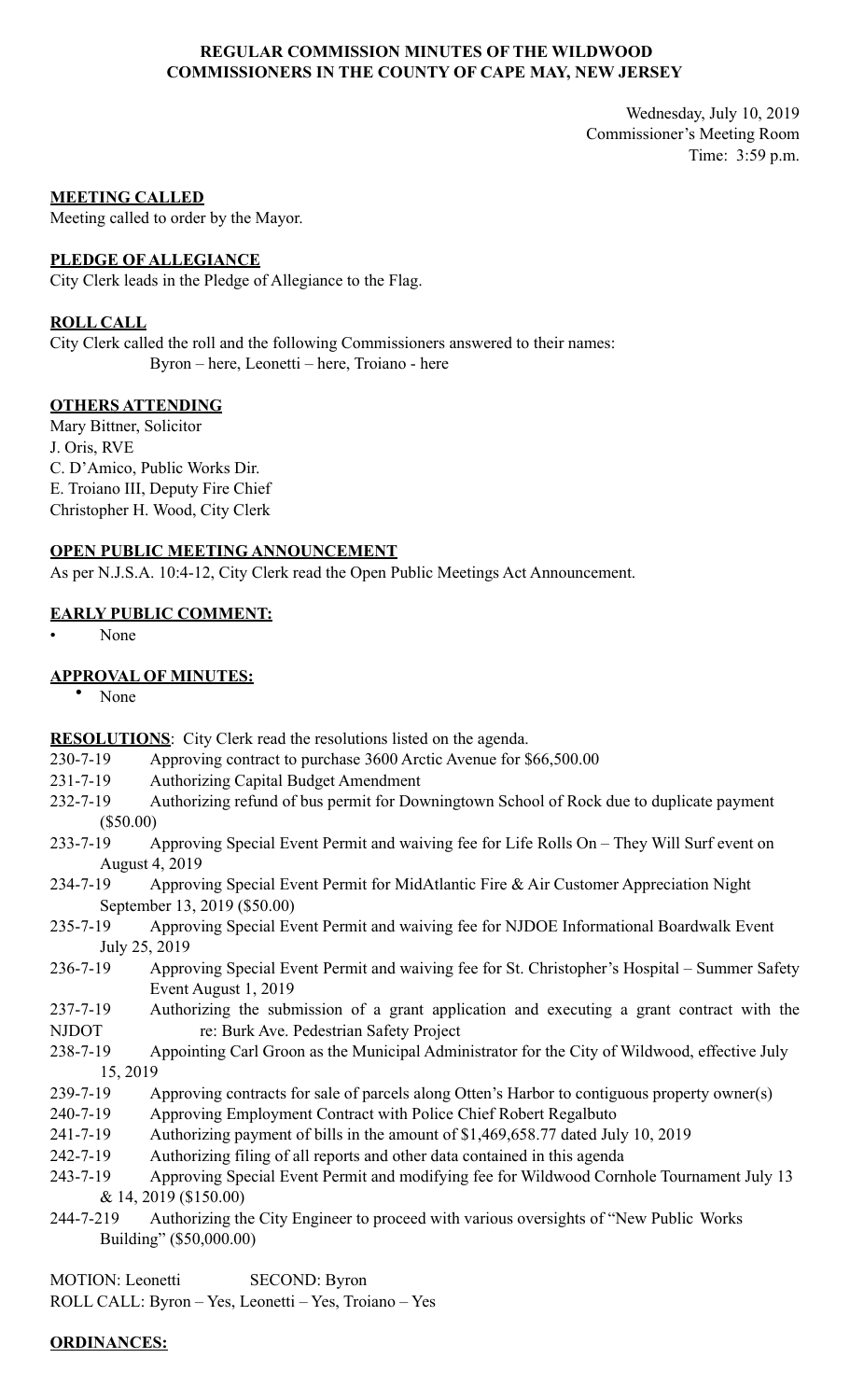1139-19 Amending Salary Ordinance **(SECOND READING/PUBLIC HEARING/ADOPTION)** MOTION TO OPEN THE PUBLIC HEARING: Troiano SECOND: Byron ROLL CALL: Byron – Yes, Leonetti – Yes, Troiano – Yes No Public Comment.

MOTION TO CLOSE THE PUBLIC HEARING: Troiano SECOND: Leonetti ROLL CALL: Byron – Yes, Leonetti – Yes, Troiano – Yes

MOTION TO ADOPT: Troiano SECOND: Byron ROLL CALL: Byron – Yes, Leonetti – Yes, Troiano – Yes The Mayor announced that Ordinance No. 1139-19 has passed Second Reading.

1140-19 Establishing an Electric Aggregation Program in the City of Wildwood **(SECOND READING/PUBLIC HEARING/ADOPTION)**  MOTION TO OPEN THE PUBLIC HEARING: Troiano SECOND: Leonetii ROLL CALL: Byron – Yes, Leonetti – Yes, Troiano – Yes No Public Comment.

MOTION TO CLOSE THE PUBLIC HEARING: Troiano SECOND: Byron ROLL CALL: Byron – Yes, Leonetti – Yes, Troiano – Yes

MOTION TO ADOPT: Troiano SECOND: Leonetti ROLL CALL: Byron – Yes, Leonetti – Yes, Troiano – Yes The Mayor announced that Ordinance No. 1140-19 has passed Second Reading.

1141-19 Bond Ordinance – 2019 General Capital Improvements **(INTRODUCTION/FIRST READING)**  MOTION TO INTRODUCE: Troiano SECOND: Byron ROLL CALL: Byron – Yes, Leonetti – Yes, Troiano – Yes

The Mayor announced that Ordinance No. 1141-19 has passed First Reading.

1142-19 Bond Ordinance – 2019 NJIB Sewer Utility **(INTRODUCTION/FIRST READING)**  MOTION TO INTRODUCE: Troiano SECOND: Leonetti ROLL CALL: Byron – Yes, Leonetti – Yes, Troiano – Yes The Mayor announced that Ordinance No. 1142-19 has passed First Reading.

1143-19 Approving purchase of 3600 Arctic Avenue, aka Block 170, Lot 9.0 3, for \$66,500.00 **(INTRODUCTION/FIRST READING)**  MOTION TO INTRODUCE: Troiano SECOND: Byron ROLL CALL: Byron – Yes, Leonetti – Yes, Troiano – Yes The Mayor announced that Ordinance No. 1143-19 has passed First Reading.

1144-19 Ordinance – 2019 NJIB Gen Cap **(INTRODUCTION/FIRST READING)**  MOTION TO INTRODUCE: Troiano SECOND: Leonetti ROLL CALL: Byron – Yes, Leonetti – Yes, Troiano – Yes The Mayor announced that Ordinance No. 1144-19 has passed First Reading.

1145-19 Bond Ordinance – 2019 Sewer Utility Improvements **(INTRODUCTION/FIRST READING)**  MOTION TO INTRODUCE: Troiano SECOND: Byron ROLL CALL: Byron – Yes, Leonetti – Yes, Troiano – Yes The Mayor announced that Ordinance No. 1145-19 has passed First Reading.

1146-19 Bond Ordinance – 2019 Water Utility Improvements **(INTRODUCTION/FIRST READING)**  MOTION TO INTRODUCE: Troiano SECOND: Byron

ROLL CALL: Byron – Yes, Leonetti – Yes, Troiano – Yes

The Mayor announced that Ordinance No. 1146-19 has passed First Reading.

1147-19 Bond Ordinance – 2019 NJIB Water Utility **(INTRODUCTION/FIRST READING)**  MOTION TO INTRODUCE: Troiano SECOND: Byron ROLL CALL: Byron – Yes, Leonetti – Yes, Troiano – Yes The Mayor announced that Ordinance No. 1147-19 has passed First Reading.